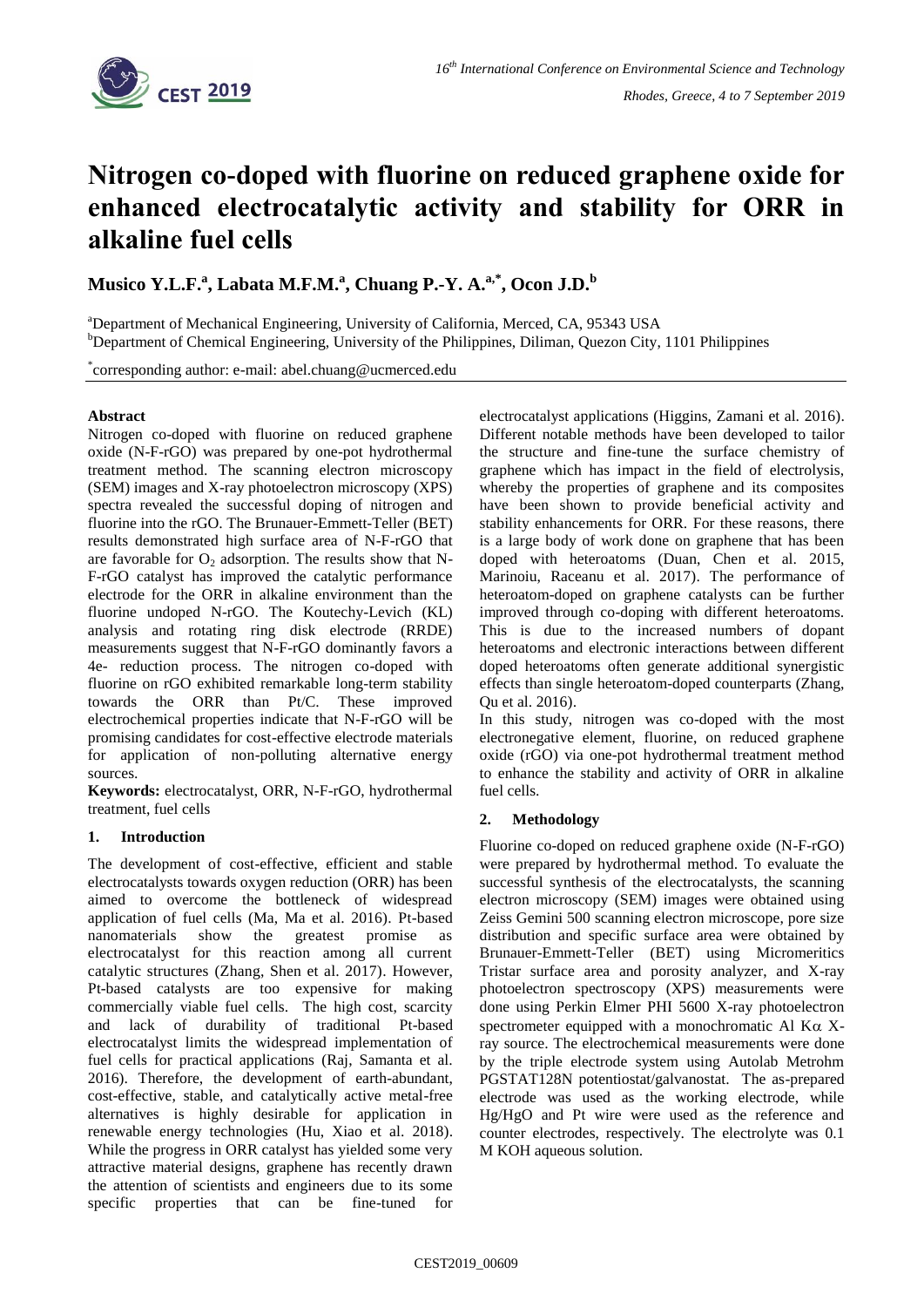### **3. Results and Discussion**

#### *3.1. Physico-chemical Properties*

The SEM morphologies of the as-prepared catalysts has shown of the images the randomly compacted and stacked of heteroatom (fluorine) doped on the crumpled platelets of graphene layers with more edges exposed. Furthermore, the BET specific surface area of N-F-rGO was  $103 \text{ m}^2 \text{g}^{-1}$ 

which is higher than nitrogen doped on reduced graphene oxide (N-rGO) only which is  $69 \text{ m}^2 \text{g}^{-1}$ . This high value of surface area along with the wrinkles and disordered structure could have exposed more active sites that facilitated the adsorption of  $O_2$ , which would be advantageous for ORR applications. Furthermore, XPS results show that electrocatalysts were successfully synthesized by hydrothermal treatment process.



**Figure 1.** (a) CV and (b) LSV curves of catalysts at  $1600$  rpm in  $O_2$ -saturated 0.1 M KOH.

#### <span id="page-1-0"></span>*3.2 Electrochemical Properties*

After the successful doping of N and co-doping with F onto rGO has been established, the electrochemical activity for ORR of the synthesized catalysts were investigated to gain insights of the ORR activity of the electrocatalysts. Both The cyclic voltammetry (CV) and linear swift voltammetry (LSV) measurements were carried out in an  $O_2$  saturated 0.1 M KOH solution. CV curves was obtained at a scan rate of 20 mV  $s^{-1}$  while LSV curves were obtained at a scan rate  $5 \text{ mV s}^{-1}$  and rotation rate of 1600 rpm. Similar CV and LSV curves were also obtained for GO, rGO and commercial 20% wt Pt/C for comparison.

**[Figure 1](#page-1-0) (a)** shows a well-defined single cathodic peak for rGO, N-rGO and N-F-rGO, which corresponds to the ORR. in  $O_2$  saturated solutions. However, it is shown that these ORR peaks is more intense with the with N-F-rGO than N-rGO. The observed ORR peak of N-F-rGO is at 0.63 V (vs RHE). The above results showed that N-F-rGO is more active for the ORR than and N-rGO. It is also shown in **[Figure 1\(](#page-1-0)b)** that N-F-rGO has better ORR catalytic performance than N-rGO. The N-F-rGO has an onset potential of 0.747 V (vs RHE) and limiting current density of  $-4.06$  mA  $cm^{-2}$ . This signifies that additional doping with F in N-F-rGO might have contributed to the improved catalytic performance of this material. This might be attributed to the high electronegativity of F atoms that induced polarization to adjacent atoms creating active sites to facilitate high ORR performance. The electron transfer number (n) per oxygen molecule was determined using Koutecky-Levich (K-L) equation. The peroxide yield as well as the electron transfer number (n) per oxygen molecules involved in the ORR were further determined by rotating ring disk electrode (RRDE) test. Both KL analysis and RRDE measurements have shown that electrocatalysts dominantly favor a 4e- reduction process. It is also estimated in RRDE measurements that N-F-rGO has  $H_2O_2$  percent yield between 22% and 34% over a potential range of 0.3 - 0.7 V (vs RHE).

The stability of electrocatalysts were evaluated by accelerated durability tests (ADT) with a potential cycling in a range of  $0.6V - 1.15V$  in O<sub>2</sub>-saturated 0.1 M electrolyte. It was observed that after 5,000 cycles N-rGO and N-F-rGO did not show any significant change in LSV curves. This indicates that there's a negligible degradation of surface active sites with time. On the other hand, it is observed that Pt/C has decreased its limiting current in the LSV curve after 5,000 cycles indicating degradation of surface active sites with time.

#### **4. Conclusion**

The N co-doped with F on rGO were fabricated employing a one-pot hydrothermal treatment method was successfully prepared and confirmed by various characterization techniques such as SEM, XPS and BET. The N-F-rGO catalysts has shown an improved catalytic performance for the ORR in alkaline environment compare to N-rGO and rGO. Morevoer, N-F-rGO exhibit a notable stability towards the ORR compared to the Pt/C in alkaline medium. The overall synergistic effect between N and F on rGO improved the ORR catalytic performance and durability of synthesized materials which indicates that N-F-rGO will be a promising candidate as electrode material for energy related applications such as the costeffective manufacturing of fuel cells.

#### **References**

- Duan, J., S. Chen, M. Jaroniec and S. Z. Qiao (2015). "Heteroatom-Doped Graphene-Based Materials for Energy-Relevant Electrocatalytic Processes." ACS Catalysis **5**(9): 5207-5234.
- Higgins, D., P. Zamani, A. Yu and Z. Chen (2016). "The application of graphene and its composites in oxygen reduction electrocatalysis: a perspective and review of recent progress." Energy & Environmental Science **9**(2): 357-390.
- Hu, C., Y. Xiao, Y. Zou and L. Dai (2018). "Carbon-Based Metal-Free Electrocatalysis for Energy Conversion, Energy Storage, and Environmental Protection." Electrochemical Energy Reviews **1**(1): 84-112.
- Ma, R., Y. Ma, Y. Dong and J.-M. Lee (2016). Recent Advances in Heteroatom-Doped Graphene Materials as Efficient Electrocatalysts towards the Oxygen Reduction Reaction.
- Marinoiu, A., M. Raceanu, E. Carcadea, M. Varlam, D. Balan, D. Ion-Ebrasu, I. Stefanescu and M. Enachescu (2017). "Iodine-Doped Graphene for Enhanced Electrocatalytic Oxygen Reduction Reaction in Proton Exchange